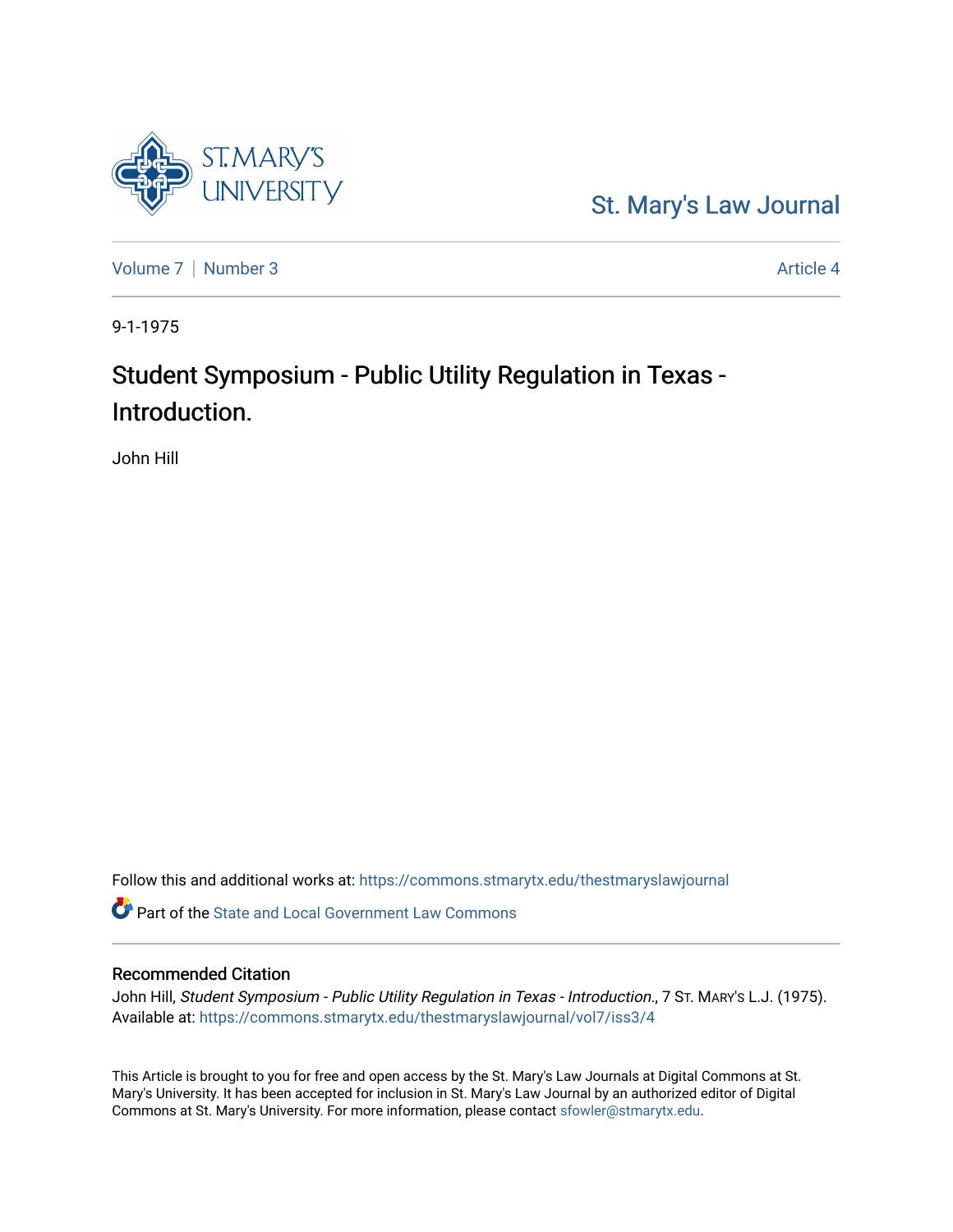### **INTRODUCTION**

#### **JOHN** HILL\*

In January of 1975 when Southwestern Bell Telephone Company announced publicly that it intended to put into effect increased intrastate telephone rates in Texas which would produce additional annual revenues in the amount of \$45 million and in an area where there existed no established statutory regulation of those rates, it reinforced my belief that need for some overall statewide regulatory body was indeed great.

We entered into the *Southwestern Bell* case knowing that there was scant Texas case law precedent for the exact procedural course which we charted. However, there was overwhelming precedent for the common law proposition that utility rates must be reasonable and that excessively high rates could be enjoined. We, and the people of the State of Texas, were fortunate that the Supreme Court saw fit to uphold the right of the court to require utility rates to be reasonable and the right of the Attorney General to represent the people in bringing a suit for that purpose.'

Since the decision in *Southwestern Bell,* however, our office has literally been swamped with complaints by consumers of all types of utilities, complaining of rates charged them for gas, electricity, water, etc. Our office lacks the personnel and the expertise to investigate all of these complaints. Some of them, of course, were in areas already subject to regulation by the Railroad Commission or by the utility, and in those cases we referred the consumers to the proper agency. But in many others there was no one to whom we could refer the consumer for immediate help.

For these reasons we actively supported the adoption of a meaningful public utility regulatory act in the 64th Legislature and we were most happy to see the adoption of House Bill 819 and the creation of the Texas Public Utility Commission.<sup>2</sup> Our office has worked with the commission in its organizational stages and we intend to continue to work with it as it assumes the responsibility of regulating otherwise unregulated utilities in the State of Texas.

We have always been interested in the problems of consumers, and in this day of ever-increasing prices there does not appear to be any area more

<sup>\*</sup> Attorney General of Texas; J.D., University of Texas School of Law; private practice in Houston for 26 years.

<sup>1.</sup> State v. Southwestern Bell Tel. Co., **526** S.W.2d **526** (Tex. 1975).

<sup>2.</sup> Tex. Laws 1975, **ch.** 721, at 2327.